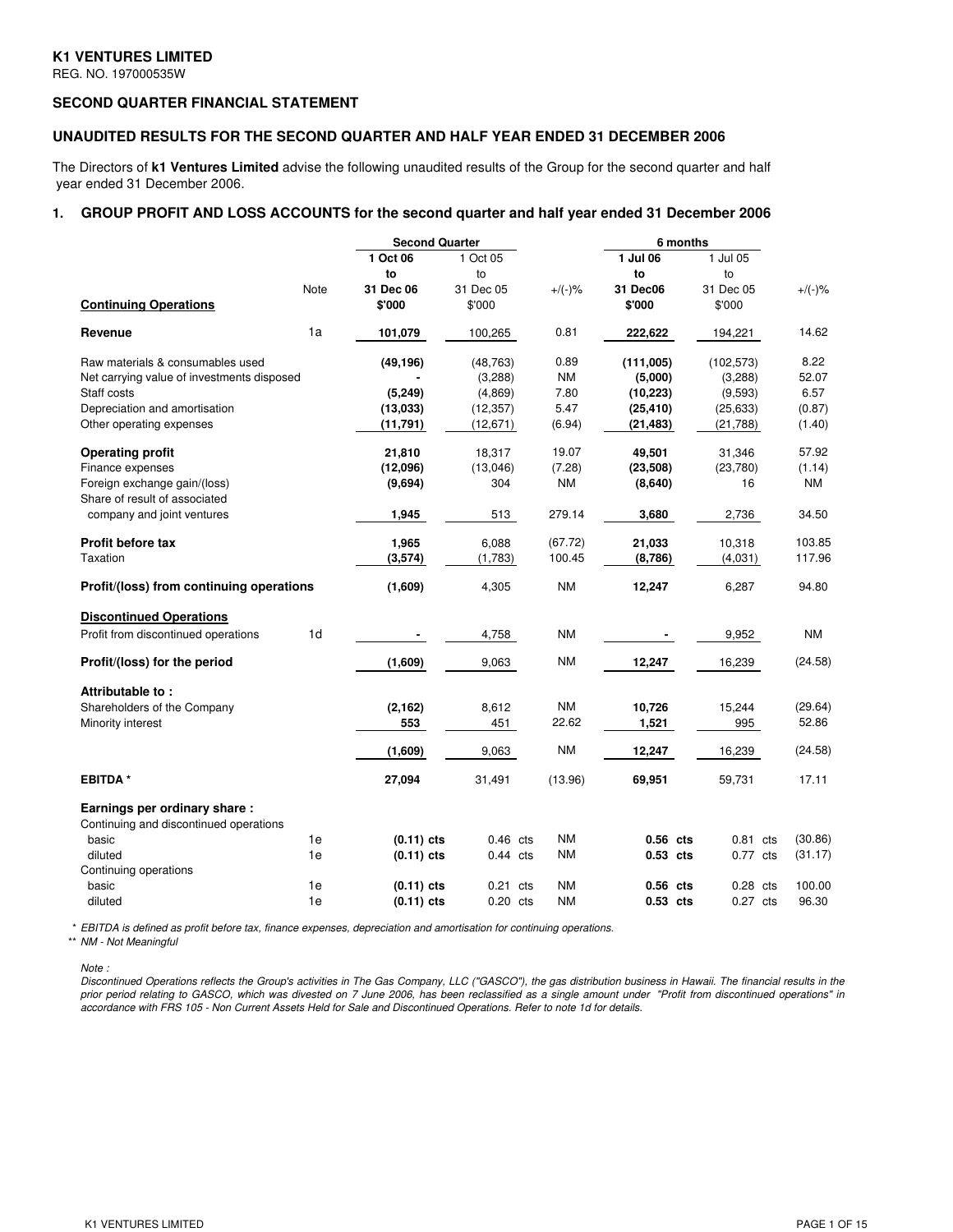# **Notes to Group Profit and Loss Accounts**

### 1a. Breakdown of revenue

|                                         | <b>Second Quarter</b> |           |           | <b>Half Year</b> |           |           |
|-----------------------------------------|-----------------------|-----------|-----------|------------------|-----------|-----------|
|                                         | 1 Oct 06              | 1 Oct 05  |           | 1 Jul 06         | 1 Jul 05  |           |
|                                         | to                    | to        |           | to               | to        |           |
|                                         | 31 Dec 06             | 31 Dec 05 |           | 31 Dec06         | 31 Dec 05 |           |
|                                         | \$'000                | \$'000    | $+/(-)$ % | \$'000           | \$'000    | $+$ /(-)% |
| <b>Continuing operations</b>            |                       |           |           |                  |           |           |
| Revenue from retail gasoline operations | 57,417                | 54.112    | 6.11      | 127,256          | 112.560   | 13.06     |
| Revenue from transportation leasing     | 36,225                | 36,703    | (1.30)    | 71.361           | 69.485    | 2.70      |
| Proceeds from sale of investments       | 227                   | 6.440     | (96.48)   | 7.480            | 6.440     | 16.15     |
| Investment income                       | 1,087                 | 1,064     | 2.16      | 2,157            | 2,034     | 6.05      |
| Interest income from:                   |                       |           |           |                  |           |           |
| Related parties                         | 284                   | 72        | 294.44    | 3,728            | 162       | <b>NM</b> |
| <b>Others</b>                           | 3,831                 | 142       | ΝM        | 4,655            | 310       | <b>NM</b> |
| Others                                  | 2,008                 | 1,732     | 15.94     | 5,985            | 3,230     | 85.29     |
|                                         | 101,079               | 100,265   | 0.81      | 222.622          | 194,221   | 14.62     |

1b. Pre-tax profit of the Group is arrived at after crediting/(charging) the following :

| <b>Second Quarter</b> |           |           | <b>Half Year</b> |           |           |
|-----------------------|-----------|-----------|------------------|-----------|-----------|
| 1 Oct 06              | 1 Oct 05  |           | 1 Jul 06         | 1 Jul 05  |           |
| to                    | to        |           | to               | to        |           |
| 31 Dec 06             | 31 Dec 05 | $+/(-)$ % | 31 Dec06         | 31 Dec 05 | $+/(-)$ % |
| \$'000                | \$'000    |           | \$'000           | \$'000    |           |
|                       |           |           |                  |           |           |
| 362                   | 113       | 220.35    | 2,194            | 250       | 777.60    |
| 227                   | 3,152     | (92.80)   | 2,480            | 3,152     | (21.32)   |
| 47                    | 1.412     | (96.67)   | (319)            | 2,486     | <b>NM</b> |
|                       |           |           |                  |           |           |
|                       | (37)      | <b>NM</b> | ٠                | (77)      | <b>NM</b> |
|                       | 167       | <b>NM</b> | ٠                | 160       | <b>NM</b> |
|                       |           |           |                  |           |           |

1c. There was no material adjustment for under or over provision of tax in respect of prior years.

### 1d. Profit from discontinued operations

On 7 June 2006, the Group completed the sale of The Gas Company, LLC ("GASCO"), the gas distribution business in Hawaii. An analysis of the results of discontinued operations is as follows :

|                   | <b>Second Quarter</b> |           | <b>Half Year</b> |            |  |
|-------------------|-----------------------|-----------|------------------|------------|--|
|                   | 1 Oct 06              | 1 Oct 05  | 1 Jul 06         | 1 Jul 05   |  |
|                   | to                    | to        | to               | to         |  |
|                   | 31 Dec 06             | 31 Dec 05 | 31 Dec 06        | 31 Dec 05  |  |
|                   | \$'000                | \$'000    | \$'000           | \$'000     |  |
| Revenue           |                       | 64,980    |                  | 124,922    |  |
| Expenses          |                       | (54,659)  | ٠                | (104, 687) |  |
| Operating profit  | $\blacksquare$        | 10,321    |                  | 20,235     |  |
| Finance expenses  |                       | (1, 964)  |                  | (3,768)    |  |
| Profit before tax | $\blacksquare$        | 8,357     |                  | 16,467     |  |
| Taxation          |                       | (3,599)   |                  | (6,515)    |  |
| Profit after tax  |                       | 4,758     |                  | 9,952      |  |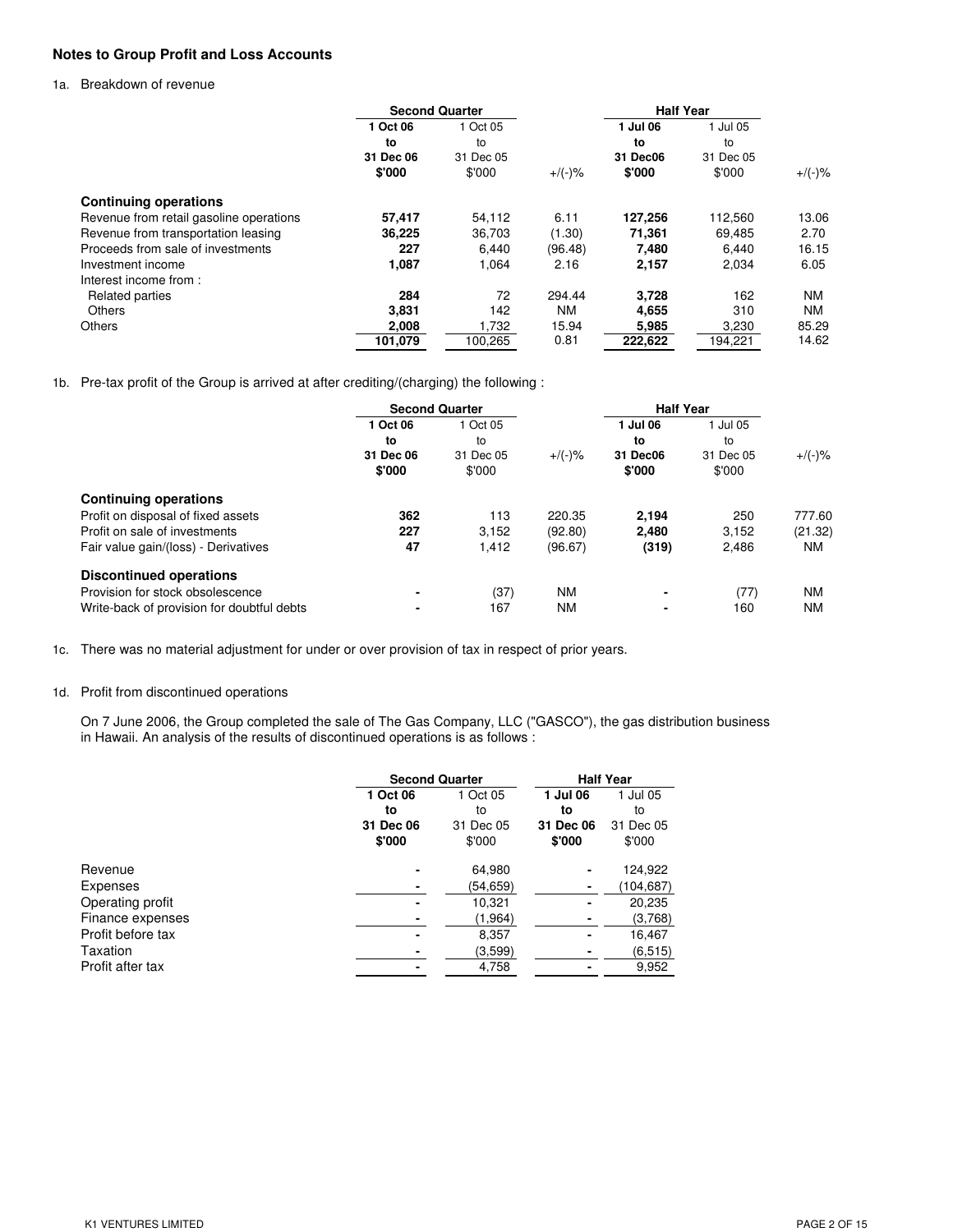# 1e. Earnings per ordinary share

|                                                                                                                                                                  | <b>GROUP</b> |            |           |             |            |           |
|------------------------------------------------------------------------------------------------------------------------------------------------------------------|--------------|------------|-----------|-------------|------------|-----------|
|                                                                                                                                                                  |              |            |           |             |            |           |
|                                                                                                                                                                  | 1 Oct 06     | 1 Oct 05   |           | 1 Jul 06    | 1 Jul 05   |           |
|                                                                                                                                                                  | to           | to         |           | to          | to         |           |
|                                                                                                                                                                  | 31 Dec 06    | 31 Dec 05  | $+/(-)$ % | 31 Dec 06   | 31 Dec 05  | $+/(-)$ % |
| <b>Continuing and Discontinued operations</b><br>Earnings per Ordinary Share of the Group<br>for the period based on net profit<br>attributable to shareholders: |              |            |           |             |            |           |
| (i) Based on the weighted<br>average number of shares<br>- Weighted average                                                                                      | $(0.11)$ cts | $0.46$ cts | <b>NM</b> | 0.56<br>cts | $0.81$ cts | (30.86)   |
| number of shares ('000)                                                                                                                                          | 1,911,558    | 1,888,488  | 1.22      | 1,911,558   | 1,888,488  | 1.22      |
| (ii) On a fully diluted basis<br>- Adjusted weighted                                                                                                             | $(0.11)$ cts | $0.44$ cts | <b>NM</b> | $0.53$ cts  | $0.77$ cts | (31.17)   |
| average number of shares ('000)                                                                                                                                  | 2,030,035    | 1,967,650  | 3.17      | 2,030,035   | 1,967,650  | 3.17      |
| <b>Continuing operations</b><br>Earnings per Ordinary Share of the Group<br>for the period based on net profit<br>attributable to shareholders:                  |              |            |           |             |            |           |
| (i) Based on the weighted<br>average number of shares<br>- Weighted average                                                                                      | $(0.11)$ cts | $0.21$ cts | <b>NM</b> | $0.56$ cts  | $0.28$ cts | 100.00    |
| number of shares ('000)                                                                                                                                          | 1,911,558    | 1,888,488  | 1.22      | 1,911,558   | 1,888,488  | 1.22      |
| (ii) On a fully diluted basis<br>- Adjusted weighted                                                                                                             | $(0.11)$ cts | $0.20$ cts | <b>NM</b> | $0.53$ cts  | $0.27$ cts | 96.30     |
| average number of shares ('000)                                                                                                                                  | 2,030,035    | 1,967,650  | 3.17      | 2,030,035   | 1,967,650  | 3.17      |

1f. There was no extraordinary item during the period.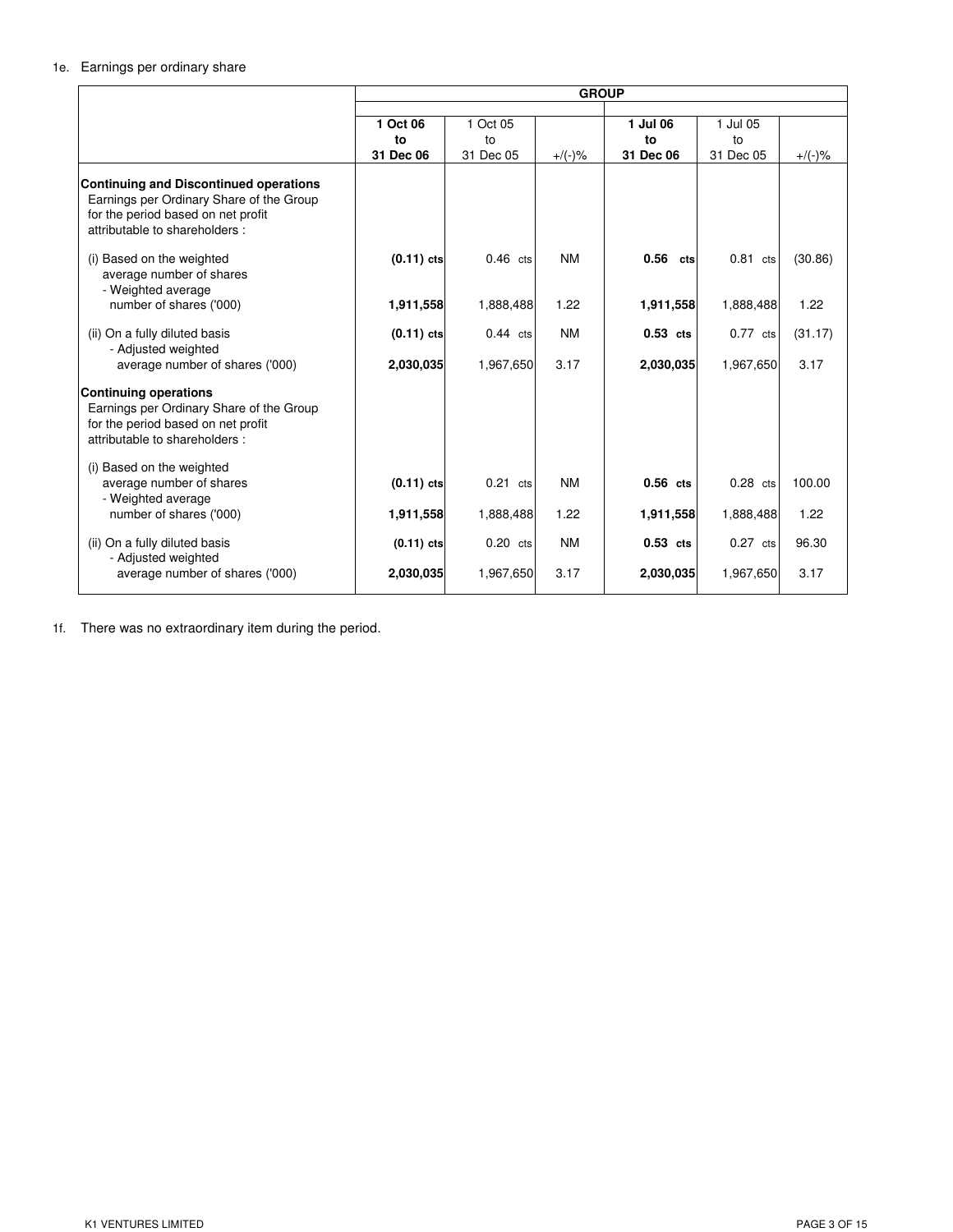### **2. BALANCE SHEETS as at 31 December 2006**

|                                       |                |           | <b>GROUP</b> |           | <b>COMPANY</b> |
|---------------------------------------|----------------|-----------|--------------|-----------|----------------|
|                                       |                | As at     | As at        | As at     | As at          |
| Note                                  |                | 31 Dec 06 | 30 Jun 06    | 31 Dec 06 | 30 Jun 06      |
|                                       |                | \$'000    | \$'000       | \$'000    | \$'000         |
|                                       |                |           |              |           |                |
| Share capital                         |                | 283,831   | 393,213      | 283,831   | 393,213        |
| <b>Reserves</b>                       |                | 346,087   | 362,889      | 255,973   | 259,474        |
| Share capital & reserves              |                | 629,918   | 756,102      | 539,804   | 652,687        |
| <b>Minority interests</b>             |                | 47,010    | 46,618       |           |                |
| Capital employed                      |                | 676,928   | 802,720      | 539,804   | 652,687        |
| Represented by:                       |                |           |              |           |                |
| <b>Fixed assets</b>                   |                | 562,289   | 540,944      | 194       | 241            |
| <b>Subsidiaries</b>                   |                |           |              | 204,615   | 203,855        |
| Associated company and joint ventures |                | 80,434    | 79,276       |           |                |
| Available-for-sale investments        |                | 225,931   | 288,495      | 8,425     | 42,981         |
| Other assets                          |                | 8,438     | 11,535       |           |                |
| Intangibles                           |                | 241,403   | 248,865      |           |                |
|                                       |                | 1,118,495 | 1,169,115    | 213,234   | 247,077        |
|                                       |                |           |              |           |                |
| <b>Current assets</b>                 |                |           |              |           |                |
| <b>Stocks</b>                         |                | 19,704    | 14,684       |           |                |
| Due from subsidiaries                 |                |           |              | 134,046   | 137,762        |
| <b>Debtors</b>                        |                | 21,417    | 24,482       | 2,650     | 2,590          |
| Available-for-sale investments        |                | 35,953    | 6,850        | 35,953    |                |
| Bank balances, deposits and cash      | 3 <sub>b</sub> | 231,173   | 385,246      | 210,957   | 334,881        |
|                                       |                | 308,247   | 431,262      | 383,606   | 475,233        |
| <b>Current liabilities</b>            |                |           |              |           |                |
| Creditors                             |                | 37,184    | 55,599       | 42,880    | 54,613         |
| Amount owing to minority shareholders |                |           | 24,510       |           |                |
| Due to subsidiaries                   |                |           |              | 10,175    | 11,662         |
| Term loans                            |                | 26,210    | 3,720        |           |                |
| Provision for taxation                |                | 38,222    | 39,263       | 2,055     | 2,055          |
|                                       |                | 101,616   | 123,092      | 55,110    | 68,330         |
| <b>Net current assets</b>             |                | 206,631   | 308,170      | 328,496   | 406,903        |
| <b>Non-current liabilities</b>        |                |           |              |           |                |
| Term loans                            |                | 455,517   | 473,080      |           |                |
| Deferred liabilities                  |                | 2,820     | 3,713        |           |                |
| Deferred taxation                     |                | 189,861   | 197,772      | 1,926     | 1,293          |
|                                       |                | 648,198   | 674,565      | 1,926     | 1,293          |
|                                       |                |           |              |           |                |
| <b>Net assets</b>                     |                | 676,928   | 802,720      | 539,804   | 652,687        |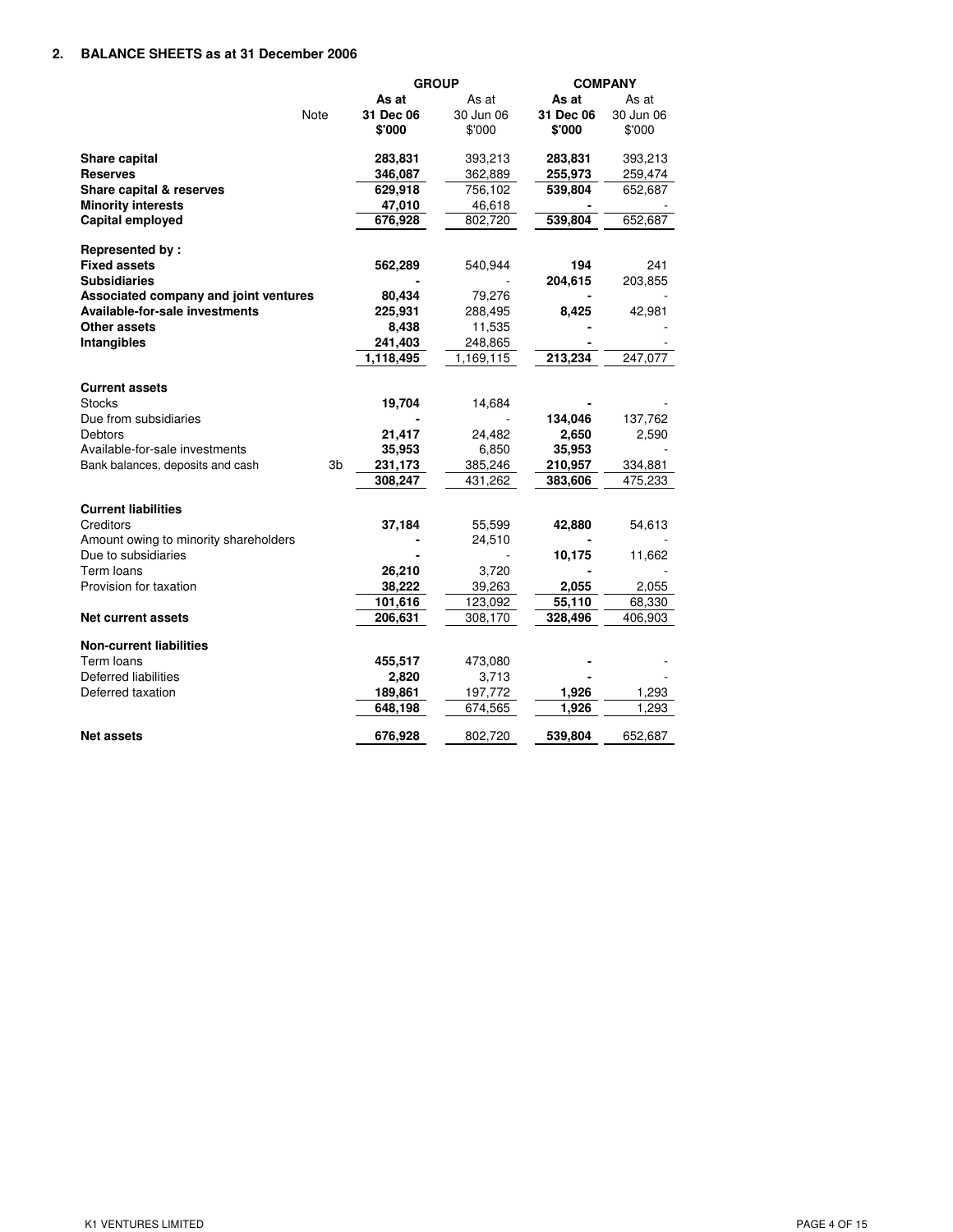### **Notes to Balance Sheets**

#### 2a. Group's borrowings and debt securities

(i) Amount repayable in one year or less, or on demand

|                | As at 31 Dec 06  | As at 30 Jun 06 |           |
|----------------|------------------|-----------------|-----------|
| <b>Secured</b> | <b>Unsecured</b> | Secured         | Unsecured |
| \$'000         | \$'000           | \$'000          | \$'000    |
| 26.210         | -                | 3.720           | -         |

### (ii) Amount repayable after one year

|                          | As at 31 Dec 06     | As at 30 Jun 06   |                     |
|--------------------------|---------------------|-------------------|---------------------|
| <b>Secured</b><br>\$'000 | Unsecured<br>\$'000 | Secured<br>\$'000 | Unsecured<br>\$'000 |
| 455.517                  | $\blacksquare$      | 473.080           |                     |

#### (iii) Details of any collateral

The term loans pertained to debt financing taken up by Helm and are pledged against the assets of Helm. The net book value of the fixed assets and other assets pledged to financial institutions amounted to \$898 million (June 2006 : \$901 million).

#### 2b. Net asset value

|                                                  | <b>GROUP</b> |           |           | <b>COMPANY</b> |           |           |  |
|--------------------------------------------------|--------------|-----------|-----------|----------------|-----------|-----------|--|
|                                                  | As at        | As at     |           | As at          | As at     |           |  |
|                                                  | 31 Dec 06    | 30 Jun 06 | $+$ /(-)% | 31 Dec 06      | 30 Jun 06 | $+/(-)$ % |  |
| Net asset value<br>per Ordinary Share #          | \$0.33       | \$0.40    | (17.50)   | \$0.28         | \$0.34    | (17.65)   |  |
| Net tangible asset value<br>per Ordinary Share # | \$0.20       | \$0.27    | (25.93)   | \$0.28         | \$0.34    | (17.65)   |  |

# Based on issued share capital of 1,925,588,003 ordinary shares as at the end of the financial period (June 2006 : 1,897,528,003).

### 2c. Balance Sheet review

During the period under review, a capital distribution of \$113.9 million was made. Consequently, Group shareholders' funds decreased by \$126.1 million from \$756.1 million as at 30 June 2006 to \$630 million as at 31 December 2006 despite the achievement of net profit attributable to shareholders of \$10.7 million for the half year.

Group total assets of \$1.4 billion as at 31 December 2006 were \$173.6 million lower than that as at 30 June 2006. The decrease was primarily due to the abovementioned capital distribution, the release of escrow funds to the minority shareholders of Helm Holding Corporation ("Helm"), the payment of escrow funds from the sale of the Group's interests in The Gas Company, LLC, as well as the downward mark-to-market adjustment of the Group's available-for-sale investment in McMoRan Exploration.

Group total liabilities decreased by \$47.9 million from \$797.7 million as at 30 June 2006 to \$749.8 million as at 31 December 2006 primarily due to the release of escrow funds described above and a decrease in creditors and deferred taxation.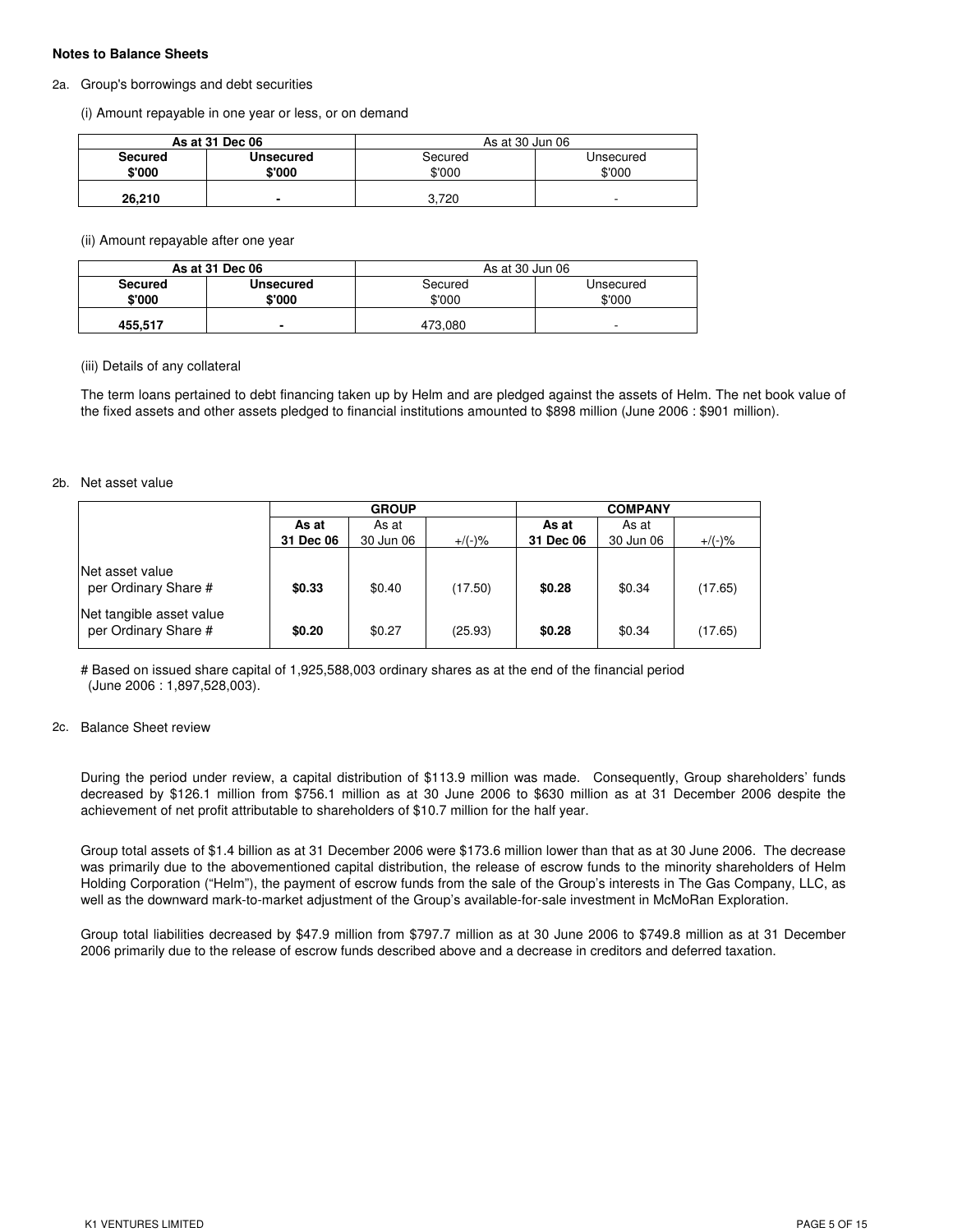# **3. CONSOLIDATED CASH FLOW STATEMENTS for the second quarter and half year ended 31 December 2006**

|                                                                                               |      |            | <b>Second Quarter</b> |            | <b>Half Year</b> |
|-----------------------------------------------------------------------------------------------|------|------------|-----------------------|------------|------------------|
|                                                                                               |      | 1 Oct 06   | 1 Oct 05              | 1 Jul 06   | 1 Jul 05         |
|                                                                                               |      | to         | to                    | to         | to               |
|                                                                                               | Note | 31 Dec 06  | 31 Dec 05             | 31 Dec 06  | 31 Dec 05        |
|                                                                                               |      | \$'000     | \$'000                | \$'000     | \$'000           |
| <b>CASH FLOWS FROM OPERATING ACTIVITIES</b>                                                   |      |            |                       |            |                  |
| Operating profit                                                                              |      | 21,810     | 28,638                | 49,501     | 51,581           |
| Adjustments:                                                                                  |      |            |                       |            |                  |
| Depreciation and amortisation                                                                 |      | 13,033     | 12,357                | 25,410     | 27,125           |
| Investment income                                                                             |      | (886)      | (854)                 | (1,758)    | (1,614)          |
| Profit on disposal of fixed assets                                                            |      | (362)      | (113)                 | (2, 194)   | (250)            |
| Fixed asset written off                                                                       |      |            | 1,218                 |            | 1,218            |
| Profit on sale of investments                                                                 |      | (227)      | (3, 152)              | (2,480)    | (3, 152)         |
| Cash flow from operations before changes in working capital                                   |      | 33,368     | 38,094                | 68,479     | 74,908           |
| Working capital changes :                                                                     |      |            |                       |            |                  |
| <b>Stocks</b>                                                                                 |      | (3, 432)   | (5,277)               | (5, 438)   | (7, 313)         |
| <b>Debtors</b>                                                                                |      | (2,061)    | 1,731                 | 2,757      | 6,702            |
| Creditors                                                                                     |      | (7,096)    | 4,963                 | (10, 544)  | (2,662)          |
| Translation of foreign subsidiaries and others                                                |      | (3,045)    | (2, 426)              | (2,508)    | (3,086)          |
| <b>Cash from operations</b>                                                                   |      | 17,734     | 37,085                | 52,746     | 68,549           |
| Interest paid                                                                                 |      | (7, 112)   | (14, 394)             | (22,069)   | (20, 619)        |
| Income taxes paid                                                                             |      | (3, 139)   | (3,719)               | (4, 460)   | (3,976)          |
| Net cash from operating activities                                                            |      | 7,483      | 18,972                | 26,217     | 43,954           |
| <b>CASH FLOWS FROM INVESTING ACTIVITIES</b>                                                   |      |            |                       |            |                  |
| Acquisition of subsidiaries                                                                   | 3a   |            |                       |            | (726, 529)       |
|                                                                                               |      | (2, 464)   |                       | (2, 464)   |                  |
| Adjustment to acquisition value for an investment in a subsidiary<br>Purchase of fixed assets |      | (5, 877)   | (16, 689)             | (63, 967)  | (56, 234)        |
|                                                                                               |      | 2,985      | 4,447                 | 7,329      | 5,840            |
| Proceeds from disposal of fixed assets                                                        |      | 1,534      | 6,440                 | 8,787      | 9,567            |
| Net proceeds from disposal and capital distribution of investments<br>Purchase of investments |      |            | (254)                 |            | (1,226)          |
| Net cash used in investing activities                                                         |      | (3,822)    | (6,056)               | (50, 315)  | (768, 582)       |
|                                                                                               |      |            |                       |            |                  |
| <b>CASH FLOWS FROM FINANCING ACTIVITIES</b>                                                   |      |            |                       |            |                  |
| Proceeds from share issue                                                                     |      | 4,473      |                       | 4,473      | 2,062            |
| Proceeds from/(Repayment of) amount due to minority shareholders                              |      | 235        | (7, 427)              | 235        | (7, 427)         |
| Proceeds from term loans                                                                      |      | 94,346     | 502,246               | 126,106    | 1,089,985        |
| Repayment of term loans                                                                       |      | (105, 683) | (512, 042)            | (107, 653) | (513,035)        |
| Capital distribution                                                                          |      | (113, 855) | $\overline{a}$        | (113, 855) |                  |
| Distribution to minority shareholder of subsidiary                                            |      |            | (5)                   |            | (5)              |
| Net cash from financing activities                                                            |      | (120, 484) | (17, 228)             | (90, 694)  | 571,580          |
| Increase in cash and cash equivalents                                                         |      | (116, 823) | (4,312)               | (114, 792) | (153, 048)       |
| Cash and cash equivalents at beginning of period                                              |      | 352,267    | 52,021                | 349,182    | 201,046          |
| Effects of exchange rate changes on cash and cash equivalents                                 |      | (9,694)    | 305                   | (8,640)    | 16               |
| Cash and cash equivalents at end of period                                                    | 3b   | 225,750    | 48.014                | 225,750    | 48.014           |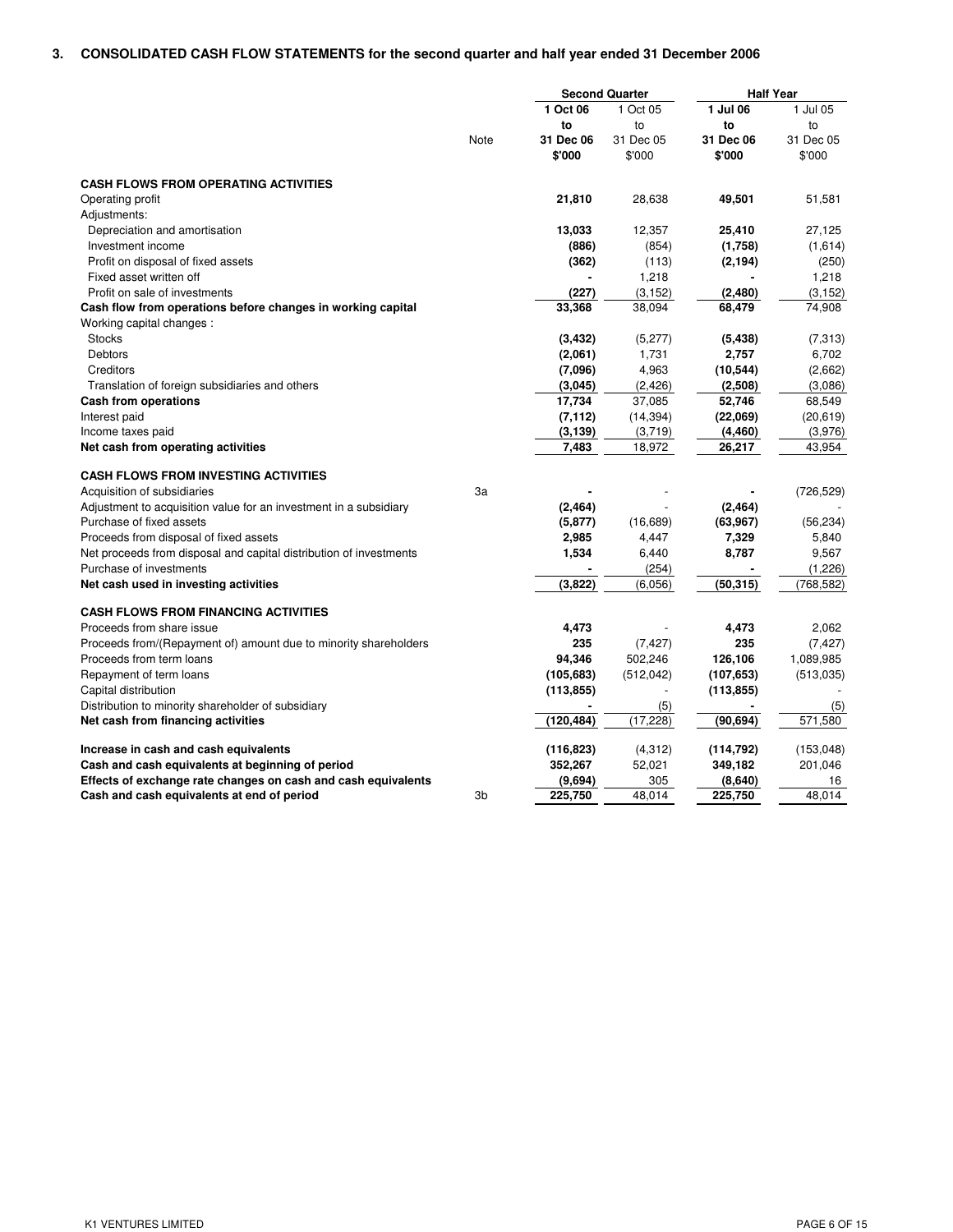### **Notes to Consolidated Cashflow Statements**

### 3a. Acquisition of Subsidiaries

The fair values of net assets and liabilities of subsidiaries acquired were as follows :

|                                                | <b>Second Quarter</b> |           | <b>Half Year</b> |            |
|------------------------------------------------|-----------------------|-----------|------------------|------------|
|                                                | 1 Oct 06              | 1 Oct 05  | 1 Jul 06         | 1 Jul 05   |
|                                                | to                    | to        | to               | to         |
|                                                | 31 Dec 06             | 31 Dec 05 | 31 Dec 06        | 31 Dec 05  |
|                                                | \$'000                | \$'000    | \$'000           | \$'000     |
| <b>Fixed assets</b>                            |                       |           |                  | 539,975    |
| Associated company and joint ventures          |                       |           |                  | 76,439     |
| Available-for-sale investments                 |                       |           |                  | 43,017     |
| Debtors                                        |                       |           |                  | 57,926     |
| <b>Stocks</b>                                  |                       |           |                  | 4,420      |
| Intangibles                                    |                       |           |                  | 55,881     |
| Other assets                                   |                       |           |                  | 13,731     |
| Cash and cash equivalents                      |                       |           |                  | 6,080      |
| Creditors                                      |                       |           |                  | (21, 152)  |
| Amount due to minority shareholder             |                       |           |                  | (33, 262)  |
| Provision for taxation                         |                       |           |                  | (15, 121)  |
| Deferred taxation                              |                       |           |                  | (143, 667) |
| Deferred liabilities                           |                       |           |                  | (597)      |
| Minority Interest                              |                       |           |                  | (45,660)   |
| Net assets acquired                            |                       |           |                  | 538,010    |
| Goodwill                                       |                       |           |                  | 194,599    |
| Purchase consideration                         |                       |           |                  | 732,609    |
| Less: cash and cash equivalents acquired       |                       |           |                  | (6,080)    |
| Cash flow on acquisition, net of cash acquired |                       |           |                  | 726,529    |

#### 3b. Bank balances, deposits and cash

|                                   |           | <b>Discontinued operations</b><br><b>Continuing operations</b> |           | <b>Total operations</b> |           |           |
|-----------------------------------|-----------|----------------------------------------------------------------|-----------|-------------------------|-----------|-----------|
|                                   | 1 Jul 06  | 1 Jul 05                                                       | 1 Jul 06  | 1 Jul 05                | 1 Jul 06  | 1 Jul 05  |
|                                   | to        | to                                                             | to        | to                      | to        | to        |
|                                   | 31 Dec 06 | 31 Dec 05                                                      | 31 Dec 06 | 31 Dec 05               | 31 Dec 06 | 31 Dec 05 |
|                                   | \$'000    | \$'000                                                         | \$'000    | \$'000                  | \$'000    | \$'000    |
| Bank balances, deposits and cash  | 213.383   | 19.759                                                         | ٠         | 15.674                  | 213.383   | 35,433    |
| Deposits with related parties     | 12,367    | 12,581                                                         | ۰         |                         | 12,367    | 12,581    |
| Cash and cash equivalents         | 225,750   | 32,340                                                         | ٠         | 15.674                  | 225.750   | 48,014    |
| Restricted cash held under escrow | 5,423     | 25,050                                                         |           |                         | 5,423     | 25,050    |
|                                   | 231,173   | 57,390                                                         | ۰         | 15.674                  | 231,173   | 73,064    |
|                                   |           |                                                                |           |                         |           |           |

Restricted cash held under escrow as at 31 December 2006 relates to an amount payable to a former subsidiary on certain obligations arising out of the settlement conditions with respect to the regulatory approval obtained on the sale of a subsidiary.

Restricted cash held under escrow as at 31 December 2005 related to a payable to the former shareholders of a subsidiary, which represented the minority interests of a subsidiary, as collateral for representations and warranties provided at the time of the acquisition.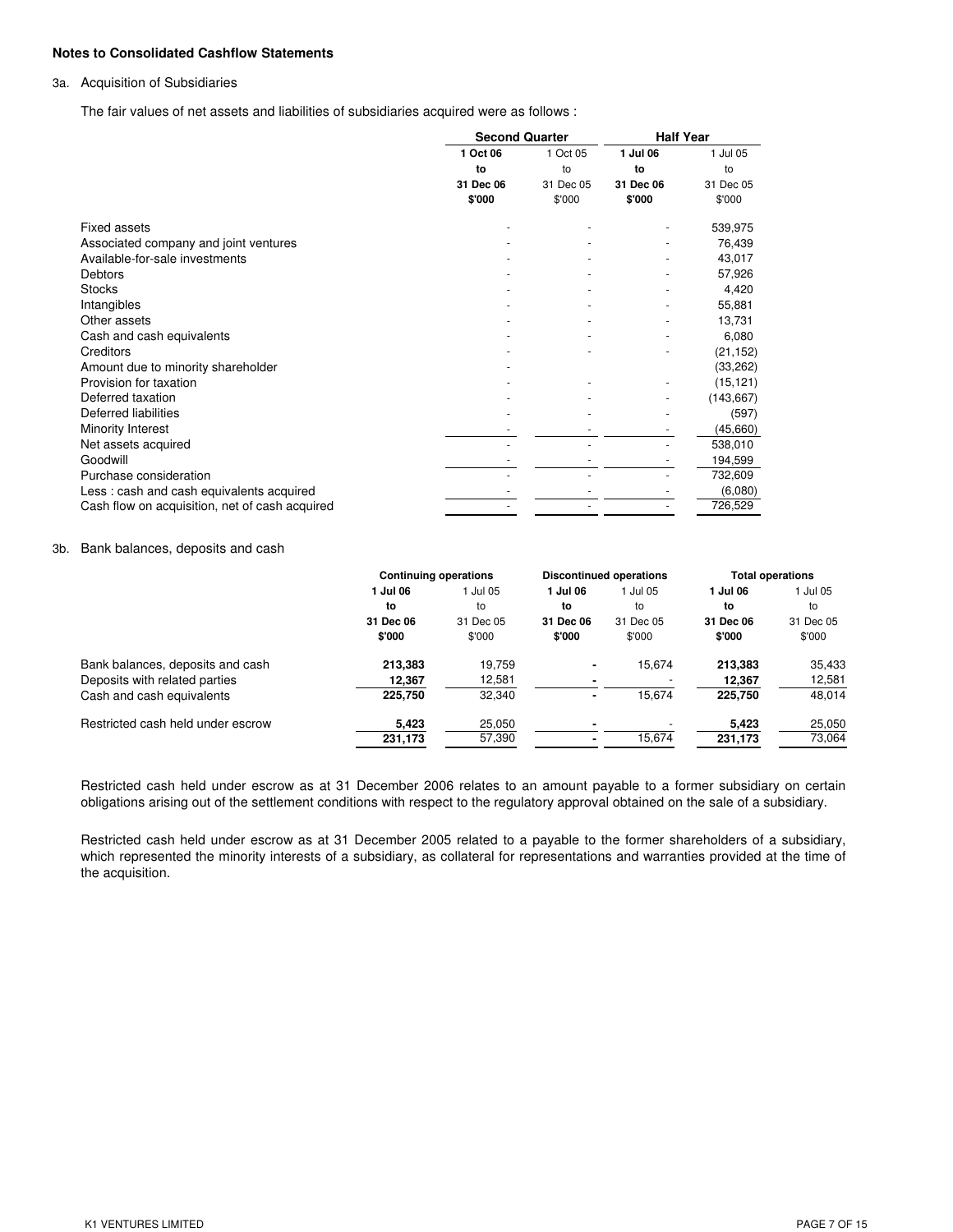# **4. STATEMENTS OF CHANGES IN EQUITY**

# 4a. Group Statement of Changes in Equity for the second quarter and half year ended 31 December

|                           |                | Attributable to equity holders of the Company |                    |                |                |                 |                |
|---------------------------|----------------|-----------------------------------------------|--------------------|----------------|----------------|-----------------|----------------|
|                           |                |                                               |                    |                | <b>Share</b>   |                 |                |
|                           | <b>Share</b>   | Capital                                       | <b>Translation</b> | Revenue        | capital &      | <b>Minority</b> | Capital        |
|                           | capital        | reserves                                      | reserves           | reserves       | reserves       | interests       | employed       |
| 2006                      | <b>S\$'000</b> | <b>S\$'000</b>                                | <b>S\$'000</b>     | <b>S\$'000</b> | <b>S\$'000</b> | <b>S\$'000</b>  | <b>S\$'000</b> |
| As at 1 July 2006         | 393,213        | 58,799                                        | (24, 706)          | 328,796        | 756,102        | 46,618          | 802,720        |
| Fair value changes        |                |                                               |                    |                |                |                 |                |
| on available-for-sale     |                |                                               |                    |                |                |                 |                |
| investments               |                | 436                                           |                    |                | 436            |                 | 436            |
| Fair value gain realised  |                |                                               |                    |                |                |                 |                |
| and transferred to        |                |                                               |                    |                |                |                 |                |
| profit and loss           |                |                                               |                    |                |                |                 |                |
| account upon disposal     |                |                                               |                    |                |                |                 |                |
| of investment             |                | (1,850)                                       |                    |                | (1,850)        |                 | (1, 850)       |
| Fair value change         |                |                                               |                    |                |                |                 |                |
| on cashflow hedges        |                | (843)                                         |                    |                | (843)          |                 | (843)          |
| Exchange differences      |                |                                               |                    |                |                |                 |                |
| arising on consolidation  |                |                                               | 1,270              |                | 1,270          | 157             | 1,427          |
|                           |                |                                               |                    |                |                |                 |                |
| Currency translation loss |                |                                               |                    |                |                |                 |                |
| realised and              |                |                                               |                    |                |                |                 |                |
| transferred to profit     |                |                                               |                    |                |                |                 |                |
| and loss account          |                |                                               | 8                  |                | 8              |                 | 8              |
|                           |                | (2, 257)                                      | 1,278              |                | (979)          | 157             | (822)          |
| Profit for the period     |                |                                               |                    | 12,888         | 12,888         | 968             | 13,856         |
| As at 30 September 2006   | 393,213        | 56,542                                        | (23, 428)          | 341,684        | 768,011        | 47,743          | 815,754        |
| Fair value changes        |                |                                               |                    |                |                |                 |                |
| on available-for-sale     |                |                                               |                    |                |                |                 |                |
| investments               |                | (14, 112)                                     |                    |                | (14, 112)      |                 | (14, 112)      |
| Fair value gain realised  |                |                                               |                    |                |                |                 |                |
| and transferred to        |                |                                               |                    |                |                |                 |                |
| profit and loss           |                |                                               |                    |                |                |                 |                |
| account upon disposal     |                |                                               |                    |                |                |                 |                |
| of investment             |                | (249)                                         |                    |                | (249)          |                 | (249)          |
|                           |                |                                               |                    |                |                |                 |                |
| Fair value change         |                | 14                                            |                    |                | 14             |                 | 14             |
| on cashflow hedges        |                |                                               |                    |                |                |                 |                |
| Exchange differences      |                |                                               |                    |                |                |                 |                |
| arising on consolidation  |                |                                               | (12, 202)          |                | (12, 202)      | (1,521)         | (13, 723)      |
|                           |                | (14, 347)                                     | (12, 202)          |                | (26, 549)      | (1,521)         | (28,070)       |
| Loss for the period       |                |                                               |                    | (2, 162)       | (2, 162)       | 553             | (1,609)        |
| Capital distribution      | (113, 855)     |                                               |                    |                | (113, 855)     |                 | (113, 855)     |
| Shares issued             | 4,473          |                                               |                    |                | 4,473          |                 | 4,473          |
| Increased share           |                |                                               |                    |                |                |                 |                |
| capital in a subsidiary   |                |                                               |                    |                |                | 235             | 235            |
| As at 31 December 2006    | 283,831        | 42,195                                        | (35, 630)          | 339,522        | 629,918        | 47,010          | 676,928        |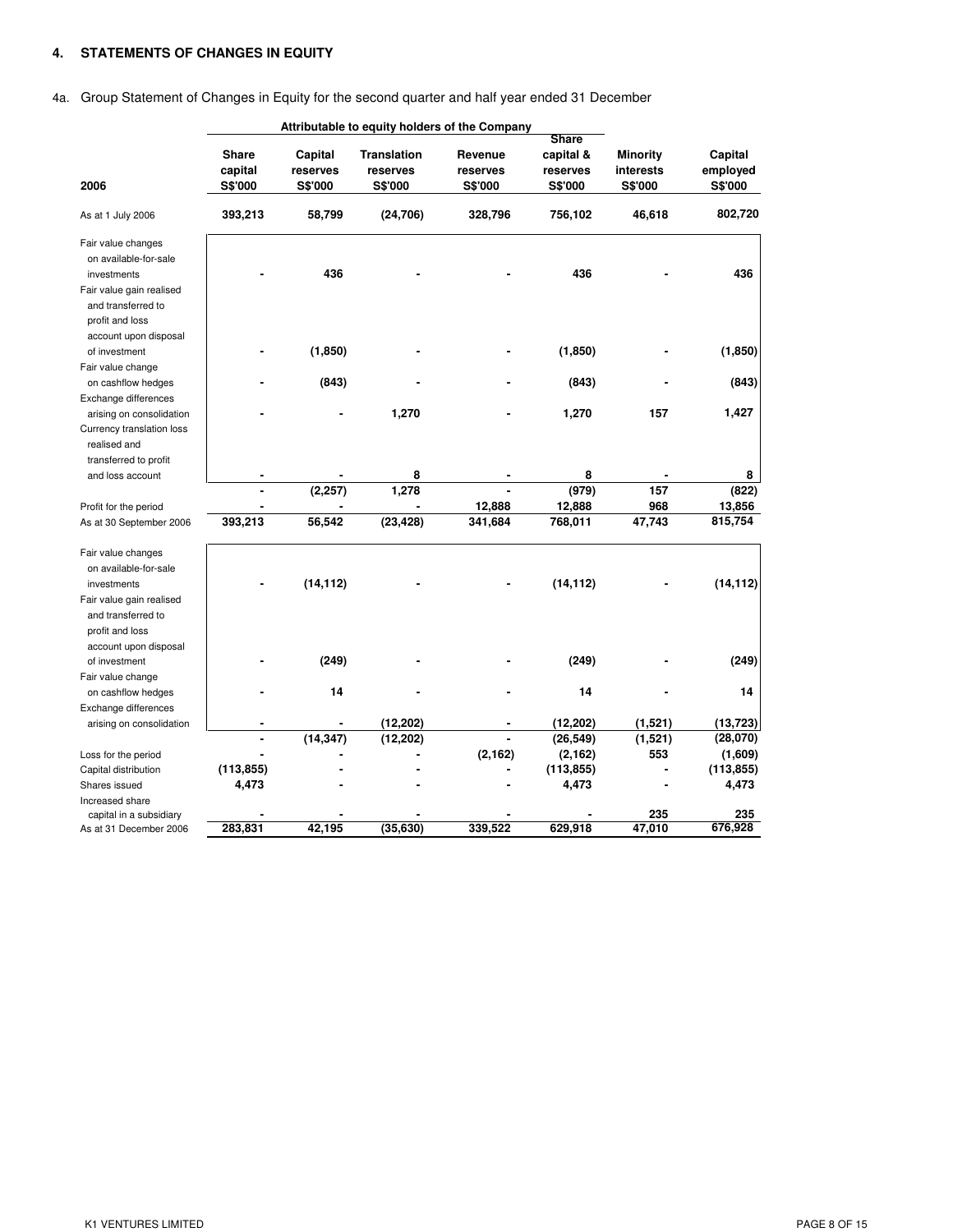|                                                                                            | Attributable to equity holders of the Company |                             |                                |                                    |                                |                                           |                                  |                                |
|--------------------------------------------------------------------------------------------|-----------------------------------------------|-----------------------------|--------------------------------|------------------------------------|--------------------------------|-------------------------------------------|----------------------------------|--------------------------------|
| 2005                                                                                       | Share<br>capital<br>S\$'000                   | Share<br>premium<br>S\$'000 | Capital<br>reserves<br>S\$'000 | Translation<br>reserves<br>S\$'000 | Revenue<br>reserves<br>S\$'000 | Share<br>capital &<br>reserves<br>S\$'000 | Minority<br>interests<br>S\$'000 | Capital<br>employed<br>S\$'000 |
| As at 1 July 2005                                                                          |                                               |                             |                                |                                    |                                |                                           |                                  |                                |
| As previously reported<br>Effect of adopting FRS 39                                        | 187,741                                       | 202,011                     | 59,508<br>26,096               | (7, 919)                           | 153,192                        | 594,533<br>26,096                         | 151                              | 594,684<br>26,096              |
|                                                                                            | 187,741                                       | 202,011                     | 85,604                         | (7,919)                            | 153,192                        | 620,629                                   | 151                              | 620,780                        |
| Fair value changes<br>on available-for<br>-sale investments                                |                                               |                             | 3,352                          |                                    |                                | 3,352                                     |                                  | 3,352                          |
| Exchange differences<br>arising on                                                         |                                               |                             |                                |                                    |                                |                                           |                                  |                                |
| consolidation                                                                              |                                               | $\overline{\phantom{a}}$    |                                | 2,575                              |                                | 2,575                                     | 451                              | 3,026                          |
|                                                                                            |                                               | $\overline{a}$              | 3,352                          | 2,575                              | $\overline{a}$                 | 5,927                                     | 451                              | 6,378                          |
| Profit for the period                                                                      |                                               |                             |                                |                                    | 6,632                          | 6,632                                     | 544                              | 7,176                          |
| Subsidiary acquired                                                                        |                                               |                             |                                |                                    |                                |                                           | 45,660                           | 45,660                         |
| Shares issued                                                                              | 1,210                                         | 852                         |                                |                                    |                                | 2,062                                     |                                  | 2,062                          |
| As at 30 September 2005                                                                    | 188,951                                       | 202,863                     | 88,956                         | (5, 344)                           | 159,824                        | 635,250                                   | 46,806                           | 682,056                        |
| Fair value changes<br>on available-for<br>-sale investments                                |                                               |                             | (415)                          |                                    |                                | (415)                                     |                                  | (415)                          |
| Fair value gain realised<br>and transferred to<br>profit and loss<br>account upon disposal |                                               |                             |                                |                                    |                                |                                           |                                  |                                |
| of investment                                                                              |                                               |                             | (4,356)                        |                                    |                                | (4,356)                                   |                                  | (4,356)                        |
| Exchange differences<br>arising on                                                         |                                               |                             |                                |                                    |                                |                                           |                                  |                                |
| consolidation                                                                              |                                               |                             |                                | (8, 862)                           |                                | (8, 862)                                  | (816)                            | (9,678)                        |
|                                                                                            |                                               | $\overline{a}$              | (4,771)                        | (8, 862)                           |                                | (13, 633)                                 | (816)                            | (14, 449)                      |
| Profit for the period                                                                      |                                               |                             |                                |                                    | 8,612                          | 8,612                                     | 451                              | 9,063                          |
| Distribution<br>from subsidiaries                                                          |                                               |                             |                                |                                    |                                |                                           | (5)                              | (5)                            |
| As at 31 December 2005                                                                     | 188.951                                       | 202.863                     | 84.185                         | (14.206)                           | 168.436                        | 630.229                                   | 46.436                           | 676.665                        |
|                                                                                            |                                               |                             |                                |                                    |                                |                                           |                                  |                                |

4b. Company Statement of Changes in Equity for the second quarter and half year ended 31 December

| 2006                                                                                                                                         | <b>Share</b><br>capital<br><b>S\$'000</b> | Capital<br>reserves<br><b>S\$'000</b> | Revenue<br>reserves<br><b>S\$'000</b> | Total<br><b>S\$'000</b> |
|----------------------------------------------------------------------------------------------------------------------------------------------|-------------------------------------------|---------------------------------------|---------------------------------------|-------------------------|
| As at 1 July 2006                                                                                                                            | 393,213                                   | 1,897                                 | 257,577                               | 652,687                 |
| Profit for the period                                                                                                                        |                                           |                                       | 5,079                                 | 5,079                   |
| As at 30 September 2006                                                                                                                      | 393,213                                   | 1,897                                 | 262,656                               | 657,766                 |
| Fair value changes<br>on available-for-sale<br>investments<br>Fair value gain realised<br>and transferred to profit<br>and loss account upon |                                           | 2,231                                 |                                       | 2,231                   |
| disposal of investment                                                                                                                       |                                           | (249)                                 |                                       | (249)                   |
|                                                                                                                                              |                                           | 1,982                                 |                                       | 1,982                   |
| Loss for the period                                                                                                                          |                                           |                                       | (10, 562)                             | (10, 562)               |
| Capital distribution                                                                                                                         | (113, 855)                                |                                       |                                       | (113, 855)              |
| Share issued                                                                                                                                 | 4,473                                     |                                       |                                       | 4,473                   |
| As at 31 December 2006                                                                                                                       | 283,831                                   | 3,879                                 | 252,094                               | 539,804                 |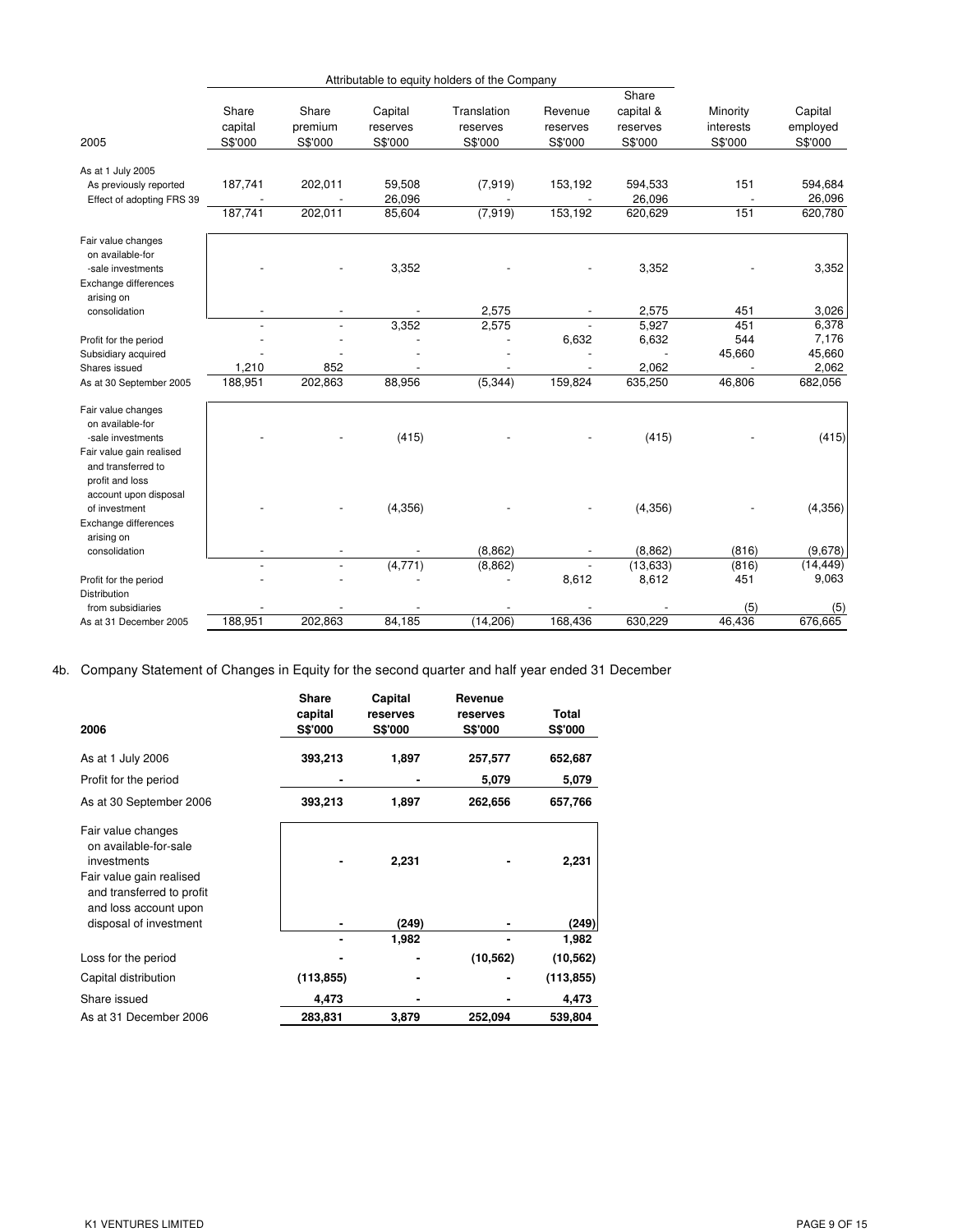| 2005                                                                           | Share<br>capital<br>S\$'000 | Share<br>premium<br>S\$'000 | Capital<br>reserves<br>S\$'000 | Translation<br>reserves<br>S\$'000 | Revenue<br>reserves<br>S\$'000 | Total<br>S\$'000 |
|--------------------------------------------------------------------------------|-----------------------------|-----------------------------|--------------------------------|------------------------------------|--------------------------------|------------------|
| As at 1 July 2005                                                              |                             |                             |                                |                                    |                                |                  |
| As previously reported                                                         | 187,741                     | 202,011                     |                                | (2,629)                            | 72,312                         | 459,435          |
| Effect of adopting FRS 21                                                      |                             |                             |                                | 2,629                              | (2,629)                        |                  |
| As restated                                                                    | 187,741                     | 202,011                     |                                |                                    | 69,683                         | 459,435          |
| Effect of adopting FRS 39                                                      |                             |                             | 753                            |                                    |                                | 753              |
|                                                                                | 187,741                     | 202,011                     | 753                            |                                    | 69,683                         | 460,188          |
| Fair value changes<br>on available-for                                         |                             |                             |                                |                                    |                                |                  |
| -sale investments                                                              |                             |                             | 3,603                          |                                    |                                | 3,603            |
|                                                                                |                             |                             | 3,603                          |                                    |                                | 3,603            |
| Loss for the period                                                            |                             |                             |                                |                                    | (212)                          | (212)            |
| Shares issued                                                                  | 1,210                       | 852                         |                                |                                    |                                | 2,062            |
| As at 30 September 2005                                                        | 188,951                     | 202,863                     | 4,356                          |                                    | 69,471                         | 465,641          |
| Fair value changes<br>on available-for<br>-sale investments                    |                             |                             | (712)                          |                                    |                                | (712)            |
| Fair value gain realised<br>and transferred to profit<br>and loss account upon |                             |                             |                                |                                    |                                |                  |
| disposal of investment                                                         |                             |                             | (4, 356)                       |                                    |                                | (4,356)          |
|                                                                                |                             |                             | (5,068)                        |                                    |                                | (5,068)          |
| Profit for the period                                                          |                             |                             |                                |                                    | 233                            | 233              |
| As at 31 December 2005                                                         | 188,951                     | 202,863                     | (712)                          | $\overline{\phantom{a}}$           | 69,704                         | 460,806          |

### 4c. Share capital

Since 30 June 2006, the Company issued 60,000 ordinary shares upon the exercise of options granted to employees under the Keppel Marine Share Share Option Scheme 1990 and 28,000,000 ordinary shares upon the exercise of warrants issued in 2002. As at 31 December 2006, there were unexercised options for 255,000 (December 2005: 8,345,500) of unissued ordinary shares under the Keppel Marine Share Option Scheme 1990 and 240 million warrants (December 2005: 268 million) to subscribe for 240 million ordinary shares.

The issued share capital of the Company as at 31 December 2006 was 1,925,588,003 ordinary shares. Subsequent to the half year under review, 202,000,000 shares were issued arising from the exercise of warrants. At the date of this announcement, the number of ordinary shares issued by the Company is 2,127,588,003.

### **5. AUDIT**

The financial statements have not been audited nor reviewed by our auditors.

# **6. AUDITORS' REPORT**

Not applicable

# **7. ACCOUNTING POLICIES**

The Group has applied the same accounting policies and methods of computation in the financial statements for the current financial period compared with those of the audited financial statements as at 30 June 2006.

# **8. CHANGES IN THE ACCOUNTING POLICIES**

Not applicable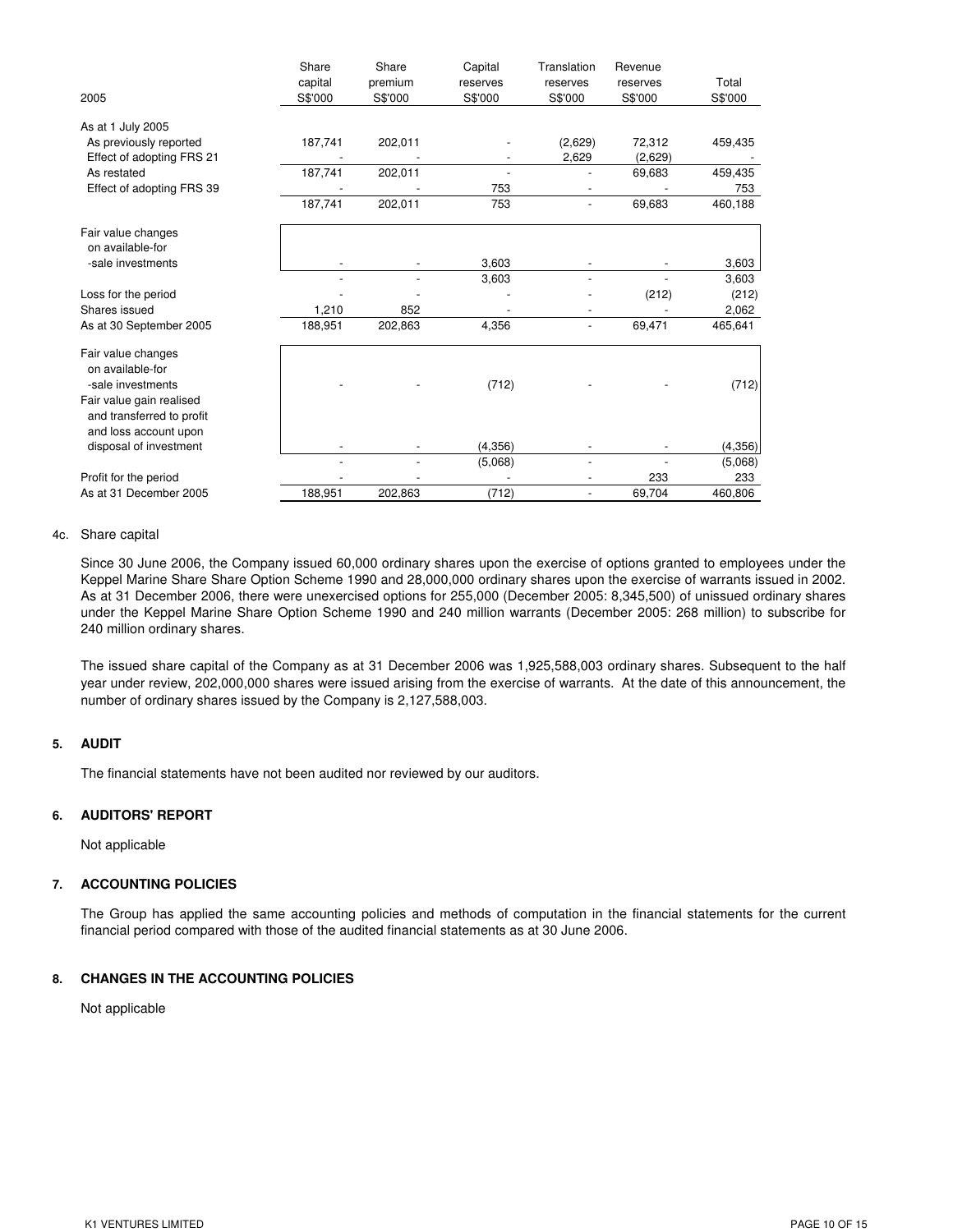### **9. REVIEW OF GROUP PERFORMANCE**

The Group recorded revenue from continuing operations of \$101.1 million and \$222.6 million for the second quarter and half year respectively. These represent an increase of 1% and 15% over the corresponding periods last year.

As compared to last year, Group operating profit improved by 19% to \$21.8 million for the second quarter and 58% to \$49.5 million for the half year ended 31 December 2006.

The improved revenue and operating profit was mainly attributable to increased contributions from Helm Holding Corporation ("Helm"), and Mid Pac Petroleum, LLC ("Mid Pac"). Higher interest income and gains from the disposal of two portfolio investments also boosted revenue and operating profit for the half year.

The Group's operating results in the second quarter was impacted by a foreign exchange loss of \$9.7 million associated with the proceeds from the sale of GASCO held in US dollars. Nevertheless, the Group achieved an operating profit before tax for the half year of \$21 million, which represents a 104% increase over the corresponding period last year. Excluding the foreign exchange gain/(loss), the Group's profit before tax for the second quarter and half year increased by 102% and 188% respectively over the corresponding periods in the previous financial year.

The Group's EBITDA for continuing operations (excluding foreign exchange gain/(loss)) improved by 18% to \$36.8 million for the second quarter and 32% to \$78.6 million for the half year.

The exchange loss resulted in a net loss for the Group of \$2.2 million and loss per share of 0.11 cents for the second quarter. For the half year, profit attributable to shareholders (PATMI) amounted to \$10.7 million and earnings per share was 0.56 cents, each representing a decline of 30% over the corresponding periods last year.

The prior period results included the contribution from GASCO which was accounted for as discontinued operations. Excluding the contribution from GASCO and the effect of the foreign exchange gain/(loss), PATMI from continuing operations increased by 112% and 267%, for the second quarter and half year respectively, reflecting the improved operating results of the Group.

The Group's share of results of associated companies in the second quarter and half year represented earnings from Helm's joint ventures and associated company.

In the opinion of the Directors, no factor has arisen between 31 December 2006 and the date of this report which would materially affect the results of the Group and the Company for the period just ended.

### **10. VARIANCE FROM PROSPECT STATEMENT**

No variance from previous statement.

### **11. PROSPECTS**

It is anticipated that the Group's operating subsidiary in retail gasoline operations will continue to contribute positively to the results of the Group. The transportation leasing operations is expected to contribute positively to the Group but it is anticipated that its results will be impacted by the slowdown in home building and the warmer weather causing a lower demand for coal transportation in the second half of the year.

The sale of the Group's investment in Good Technology, Inc, was completed in Jan 2007. The Group is expected to record a pre-tax gain of approximately \$3.1 million in the third quarter.

Management will continue to focus on growth and expansion, by seeking additional investment opportunities that are accretive to earnings and cash flow.

### **12. DIVIDENDS**

12a. Current Financial Period Reported On

Any dividend recommended for the current financial period reported on? No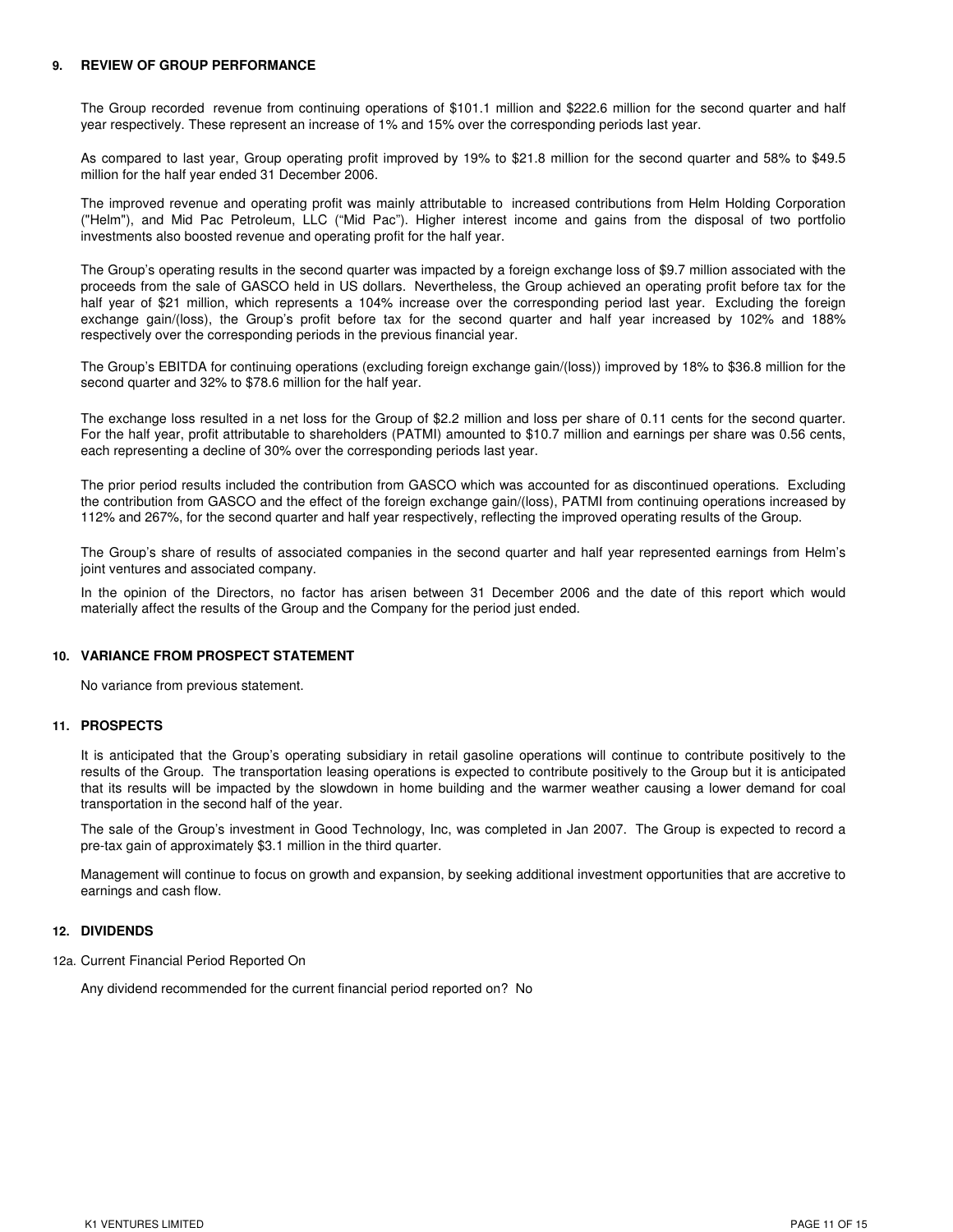### 12b. Corresponding Period of the Immediately Preceding Financial Year

Any dividend declared for the corresponding period of the immediately preceding financial year? No

12c. Date Payable

Not applicable

12d. Books Closure Date

Not applicable

12e. If no dividend has been declared/recommended, a statement to that effect.

No dividend has been declared for the quarter ended 31 December 2006.

A capital distribution of 6 cents per share in respect of the year ended 30 June 2006 was paid on 22 December 2006.

### **13. SEGMENT ANALYSIS**

### **BUSINESS SEGMENT**

The Group has segmented its continuing operations into Energy, Transportation Leasing and Investments. The Group's Energy segment reflects Mid Pac's retail gasoline operations in Hawaii and other energy-related investments. The Transportation Leasing segment represents Helm's locomotive and railcar leasing business in North America. The Group's Investment activities consist mainly of the Group's education and technology investments.

#### **Half year ended 31 December**

|                                           |                  |                                     | <b>Continuing Operations</b> |                              |                        | <b>Discontinued</b><br><b>Operations</b> | <b>Total</b><br>Operations |  |
|-------------------------------------------|------------------|-------------------------------------|------------------------------|------------------------------|------------------------|------------------------------------------|----------------------------|--|
| 2006                                      | Energy<br>\$'000 | Transportation<br>leasing<br>\$'000 | <b>Investments</b><br>\$'000 | <b>Elimination</b><br>\$'000 | <b>Total</b><br>\$'000 | <b>GASCO</b><br>\$'000                   | \$'000                     |  |
| Revenue                                   | 128,850          | 77,902                              | 17,919                       | (2,049)                      | 222,622                |                                          | 222,622                    |  |
| <b>Results</b>                            |                  |                                     |                              |                              |                        |                                          |                            |  |
| Operating profit                          | 8,136            | 33,007                              | 10,407                       | (2,049)                      | 49,501                 |                                          | 49,501                     |  |
| Finance expenses                          | (2,049)          | (23, 508)                           |                              | 2,049                        | (23, 508)              |                                          | (23, 508)                  |  |
| Foreign exchange gain                     |                  |                                     | (8,640)                      |                              | (8,640)                |                                          | (8,640)                    |  |
| Share of results of<br>associated company |                  |                                     |                              |                              |                        |                                          |                            |  |
| and joint ventures                        |                  | 3,680                               |                              |                              | 3,680                  |                                          | 3,680                      |  |
| Profit before taxation                    | 6,087            | 13,179                              | 1,767                        |                              | $\overline{2}1,033$    |                                          | 21,033                     |  |
| <b>Other information</b>                  |                  |                                     |                              |                              |                        |                                          |                            |  |
| Segment assets                            | 169,537          | 818,018                             | 403,303                      | (47, 054)                    | 1,343,804              |                                          | 1,343,804                  |  |
| Investment in<br>associated company       |                  |                                     |                              |                              |                        |                                          |                            |  |
| and joint ventures                        |                  | 80,434                              |                              |                              | 80,434                 |                                          | 80,434                     |  |
| Tax recoverable                           |                  |                                     | 2,504                        |                              | 2,504                  |                                          | 2,504                      |  |
| Total                                     | 169,537          | 898,452                             | 405,807                      | (47, 054)                    | 1,426,742              | $\blacksquare$                           | 1,426,742                  |  |
| Segment liabilities<br>Net tax provision  | 64,476           | 496,145                             | 8,164                        | (47, 054)                    | 521,731                |                                          | 521,731                    |  |
| & deferred taxation                       | 20,325           | 164,313                             | 43,445                       |                              | 228,083                |                                          | 228,083                    |  |
| Total                                     | 84,801           | 660,458                             | 51,609                       | (47, 054)                    | 749,814                | ä,                                       | 749,814                    |  |
| Net assets                                | 84,736           | 237,994                             | 354,198                      |                              | 676,928                | ٠                                        | 676,928                    |  |
| Capital expenditure<br>Depreciation and   | 3,801            | 60,162                              | 4                            |                              | 63,967                 | ä,                                       | 63,967                     |  |
| amortisation                              | (1,598)          | (23, 745)                           | (67)                         |                              | (25, 410)              |                                          | (25, 410)                  |  |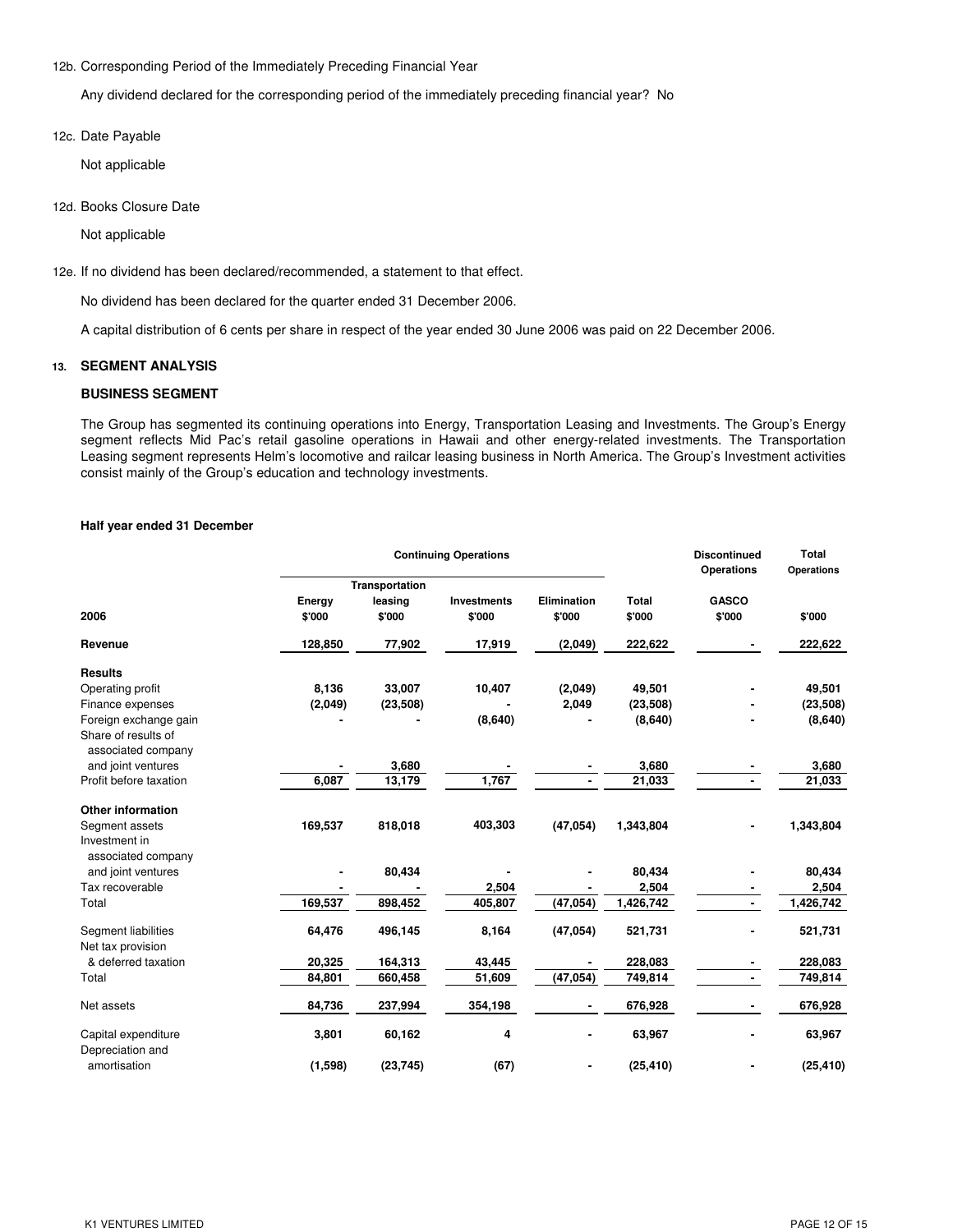|                                           |                  | <b>Continuing Operations</b>        |                       | Discontinued<br>Operations | Total<br>Operations |                 |           |
|-------------------------------------------|------------------|-------------------------------------|-----------------------|----------------------------|---------------------|-----------------|-----------|
| 2005                                      | Energy<br>\$'000 | Transportation<br>leasing<br>\$'000 | Investments<br>\$'000 | Elimination<br>\$'000      | Total<br>\$'000     | GASCO<br>\$'000 | \$'000    |
| Revenue                                   | 114,312          | 73,004                              | 9,104                 | (2, 199)                   | 194,221             | 124,922         | 319,143   |
| <b>Results</b>                            |                  |                                     |                       |                            |                     |                 |           |
| Operating profit                          | 2,902            | 29,591                              | 1,052                 | (2, 199)                   | 31,346              | 20,235          | 51,581    |
| Finance expenses                          | (2, 199)         | (23, 300)                           | (480)                 | 2,199                      | (23,780)            | (3,768)         | (27, 548) |
| Foreign exchange loss                     |                  |                                     | 16                    |                            | 16                  |                 | 16        |
| Share of results of<br>associated company |                  |                                     |                       |                            |                     |                 |           |
| and joint ventures                        |                  | 2,736                               |                       |                            | 2,736               |                 | 2,736     |
| Profit/(loss) before taxation             | 703              | 9,027                               | 588                   |                            | 10,318              | 16,467          | 26,785    |
|                                           |                  |                                     |                       |                            |                     |                 |           |
| <b>Other information</b>                  |                  |                                     |                       |                            |                     |                 |           |
| Segment assets                            | 234,539          | 911,414                             | 227,610               | (71, 072)                  | 1,302,491           | 267,230         | 1,569,721 |
| Investment in                             |                  |                                     |                       |                            |                     |                 |           |
| associated company<br>and joint ventures  |                  | 79,092                              |                       |                            | 79,092              |                 | 79,092    |
| Tax recoverable                           | 805              | 1,858                               |                       |                            | 2,663               |                 | 2,663     |
| Total                                     | 235,344          | 992,364                             | 227,610               | (71, 072)                  | 1,384,246           | 267,230         | 1,651,476 |
|                                           |                  |                                     |                       |                            |                     |                 |           |
| Segment liabilities                       | 64,746           | 601,195                             | 36,904                | (71, 072)                  | 631,773             | 149,215         | 780,988   |
| Net tax provision                         |                  |                                     |                       |                            |                     |                 |           |
| & deferred taxation                       | 18,655           | 156,866                             | 2,136                 |                            | 177,657             | 16,166          | 193,823   |
| Total                                     | 83,401           | 758,061                             | 39,040                | (71, 072)                  | 809,430             | 165,381         | 974,811   |
| Net assets                                | 151,943          | 234,303                             | 188,570               |                            | 574,816             | 101,849         | 676,665   |
| Capital expenditure<br>Depreciation and   | 1,694            | 48,638                              | 5                     |                            | 50,337              | 5,897           | 56,234    |
| amortisation                              | (1,981)          | (23, 589)                           | (63)                  |                            | (25, 633)           | (1, 492)        | (27, 125) |

# **GEOGRAPHICAL SEGMENT**

The Group's two business segments operate in three main geographical areas. The operating activities and investment activities are predominately in the USA. There are also investment activities in Hong Kong. Singapore is the home country of the Company and its assets are mainly cash and cash equivalents.

Segment revenue is based on geographical location of its customers or, in the case of revenue from investments, the source of its investments income. Segment assets and capital expenditure are analyzed based on the location of the assets generating the income.

Half year ended 31 December

|                            |                      | China/                     |                         |                 |
|----------------------------|----------------------|----------------------------|-------------------------|-----------------|
| <b>Singapore</b><br>\$'000 | <b>USA</b><br>\$'000 | <b>Hong Kong</b><br>\$'000 | <b>Others</b><br>\$'000 | Total<br>\$'000 |
|                            |                      |                            |                         |                 |
| 7.758                      | 211.254              | 3.383                      | 227                     | 222.622         |
| 17.686                     | 1,313,422            | 4,271                      | 8.425                   | 1,343,804       |
|                            | 63.966               |                            | ۰                       | 63.967          |
|                            |                      |                            |                         |                 |
| ۰                          |                      | ٠                          |                         |                 |
|                            |                      |                            | ۰                       |                 |
|                            |                      |                            |                         |                 |
|                            |                      |                            |                         |                 |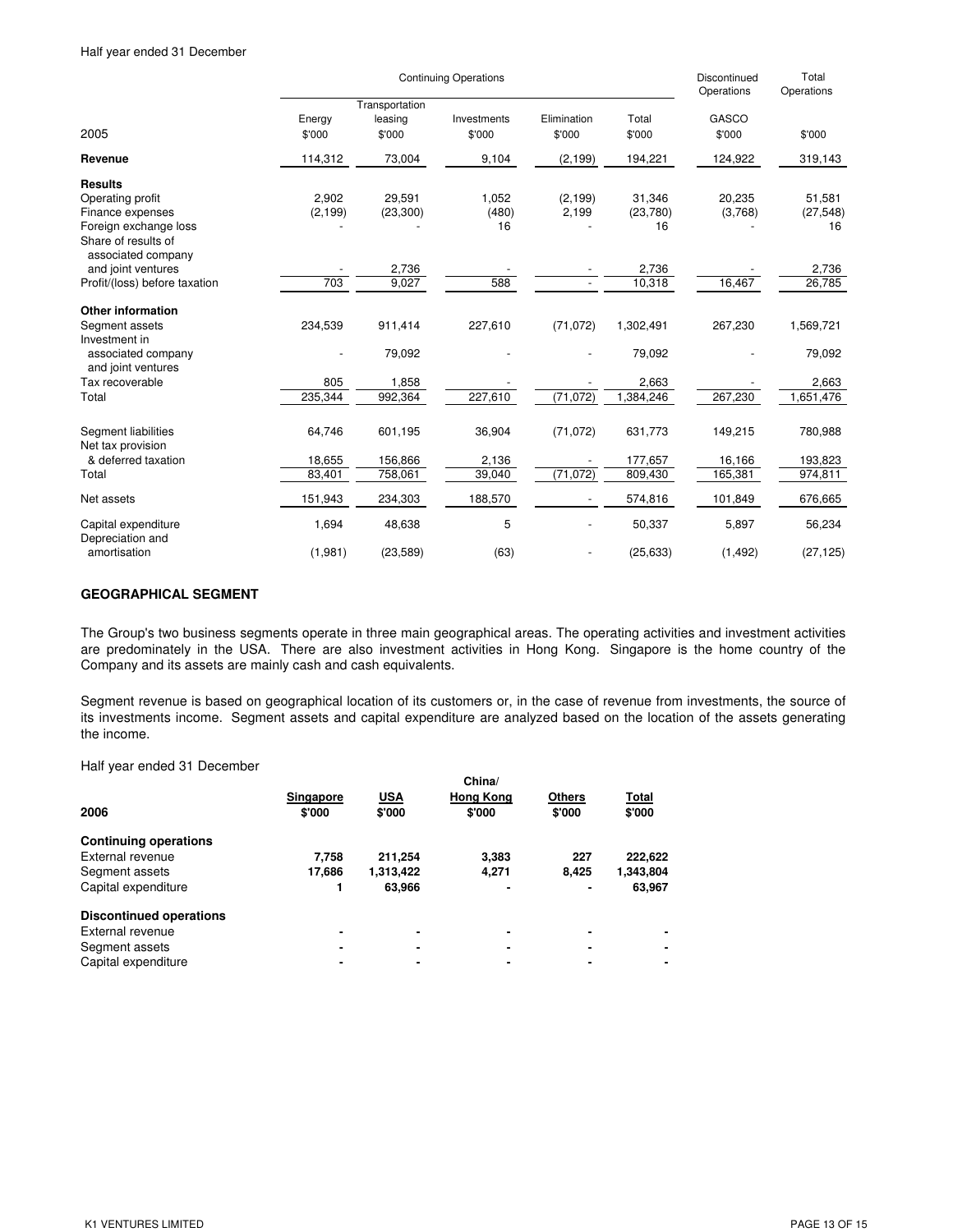|                                | Singapore                | USA       | China/<br>Hong Kong      | Others | Total     |
|--------------------------------|--------------------------|-----------|--------------------------|--------|-----------|
| 2005                           | \$'000                   | \$'000    | \$'000                   | \$'000 | \$'000    |
| <b>Continuing operations</b>   |                          |           |                          |        |           |
| External revenue               | 6.542                    | 187.664   | 15                       |        | 194.221   |
| Segment assets                 | 17.373                   | 1,276,763 | 2,368                    | 5.987  | 1,302,491 |
| Capital expenditure            | $\overline{\phantom{0}}$ | 50.337    | -                        |        | 50,337    |
| <b>Discontinued operations</b> |                          |           |                          |        |           |
| External revenue               | $\overline{\phantom{0}}$ | 124.922   | $\overline{\phantom{0}}$ |        | 124.922   |
| Segment assets                 | $\overline{\phantom{a}}$ | 267.230   | $\overline{\phantom{a}}$ | ۰      | 267,230   |
| Capital expenditure            |                          | 5,897     | -                        | ٠      | 5.897     |

### **14. REVIEW OF SEGMENT PERFORMANCE**

Not applicable.

# **15. INTERESTED PERSON TRANSACTIONS**

|                                        |                     | Aggregate value of all<br>interested person |                          |                        |  |  |
|----------------------------------------|---------------------|---------------------------------------------|--------------------------|------------------------|--|--|
|                                        |                     | transactions during the                     |                          |                        |  |  |
|                                        |                     | financial period under review               |                          | Aggregate value of all |  |  |
|                                        |                     | (excluding transactions less                | interested person        |                        |  |  |
|                                        |                     | than \$100,000 and                          | transactions conducted   |                        |  |  |
|                                        |                     | transactions conducted under                | under shareholders'      |                        |  |  |
|                                        |                     | shareholders' mandate                       | mandate pursuant to Rule |                        |  |  |
|                                        |                     | pursuant to Rule 920 of the                 | 920 of the SGX Listing   |                        |  |  |
| Name of interested person              |                     | <b>SGX Listing Manual)</b>                  | Manual.                  |                        |  |  |
|                                        | 1 Jul 06            | 1 Jul 05                                    | 1 Jul 06                 | 1 Jul 05               |  |  |
|                                        | to                  | to                                          | to                       | to                     |  |  |
|                                        | 31 Dec 06<br>\$'000 | 31 Dec 05<br>\$'000                         | 31 Dec 06<br>\$'000      | 31 Dec 05<br>\$'000    |  |  |
|                                        |                     |                                             |                          |                        |  |  |
| <b>General transactions</b>            |                     |                                             |                          |                        |  |  |
| <b>KCL Group</b>                       |                     |                                             | 697                      | 480                    |  |  |
| Greenstreet Partners *                 |                     |                                             | 3,766                    | 4,035                  |  |  |
|                                        |                     |                                             |                          |                        |  |  |
| <b>Corporate treasury transactions</b> |                     |                                             |                          |                        |  |  |
| <b>KCL Group</b>                       |                     |                                             | 16,095                   | 25,576                 |  |  |
| <b>Greenstreet Partners</b>            |                     |                                             |                          | 4,277                  |  |  |
|                                        |                     |                                             |                          |                        |  |  |
| Total                                  |                     |                                             | 20,558                   | 34,368                 |  |  |

\* This amount represents the full financial year transaction with the interested person as per agreement.

### **BY ORDER OF THE BOARD**

Lawrence Chan Company Secretary 7-Feb-2007